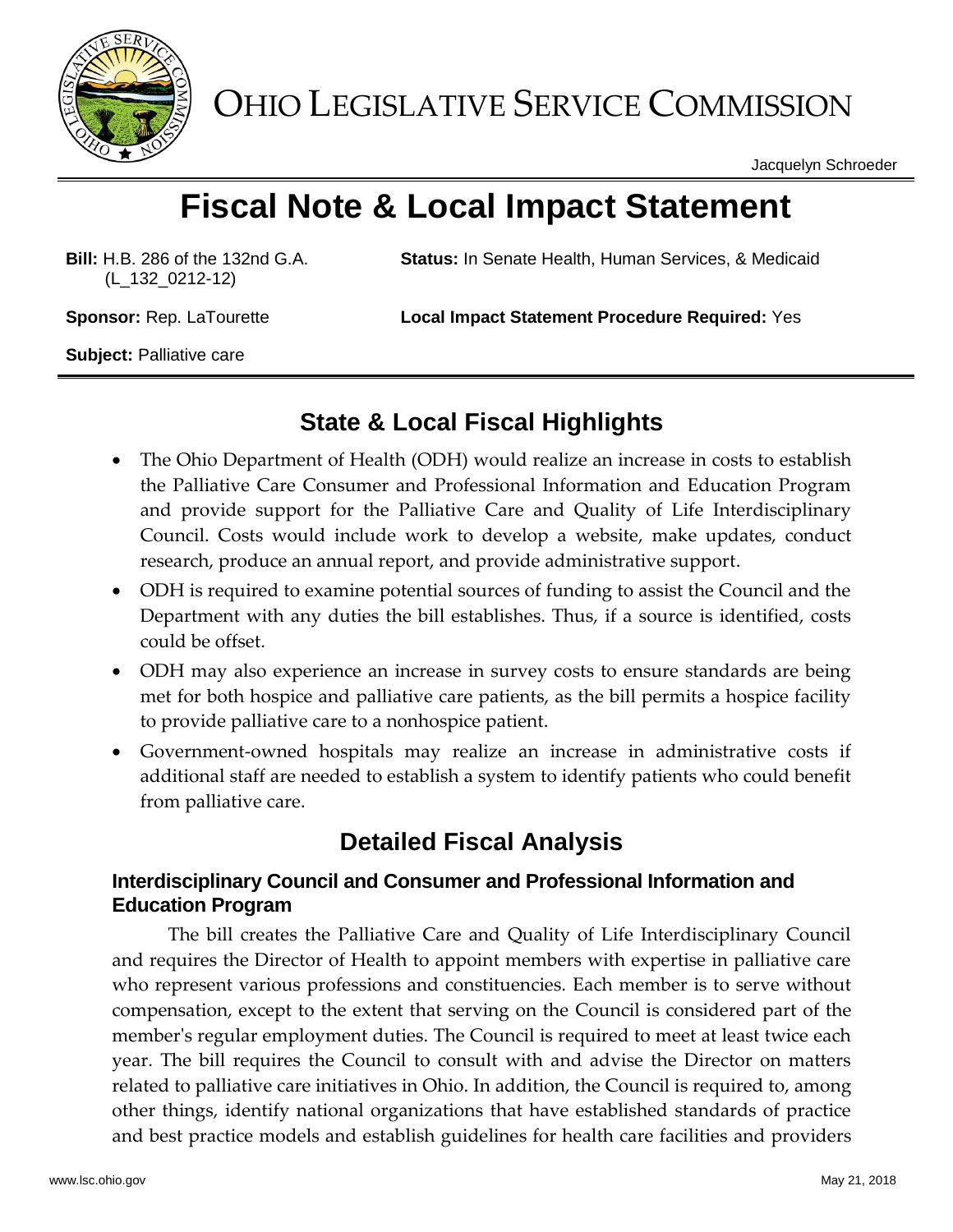to use in identifying patients and residents who could benefit from palliative care. The bill requires the Council to submit an annual report to the Governor, General Assembly, and several executive agencies. The Ohio Department of Health (ODH) is required to provide administrative support for the Council. At the request of the Council, ODH is required to examine potential sources of funding to assist the Council and ODH with certain duties the bill establishes.

The bill establishes the Palliative Care Consumer and Professional Information and Education Program within ODH and specifies that the program's purpose is to maximize the effectiveness of palliative care initiatives by ensuring that comprehensive and accurate information and education on palliative care is available to the public, as well as health care providers and facilities. As part of the program, ODH is required to publish information on palliative care on its website, including information on continuing education opportunities for health care professionals, information about palliative care delivery, best practices, and consumer educational materials and referral information. The bill permits ODH to develop and implement other initiatives regarding palliative care and education as it determines appropriate. ODH is required to consult with the Palliative Care and Quality of Life Interdisciplinary Council in implementing the program.

According to ODH, it would experience an increase in administrative and information technology costs. ODH states that there could be additional staff costs to: develop a website and make updates, conduct various research, help facilitate the work of the Council by summarizing member input and produce an annual report, provide administrative support to the Council, and possibly provide assistance to health care facilities required to provide palliative care information as described below. However, the bill requires ODH, at the request of the Council, to examine potential funding sources to assist ODH and the Council with duties established by the bill. If a source is identified, costs may be offset.

#### **Palliative care access**

The bill requires health care facilities and providers to (1) establish a system for identifying patients or residents who could benefit from palliative care and (2) provide information on palliative care to patients and residents who could benefit from palliative care. According to the Ohio Hospital Association, some hospitals may already have a system in place to do this. Those hospitals that do not have such a system could need to hire additional staff in order to implement these measures. Administrative costs could increase for any government-owned hospital that was required to hire additional staff.

In addition to providing palliative care to hospice patients, the bill authorizes a hospice care program to provide palliative care in an inpatient facility or unit operated by the program to patients who are not hospice patients, but only if the care is provided on a short-term basis and is medically necessary for the patient receiving the care. The bill specifies that the above-mentioned provision of palliative care is considered a component of the activities authorized by the hospice care program's license. ODH is